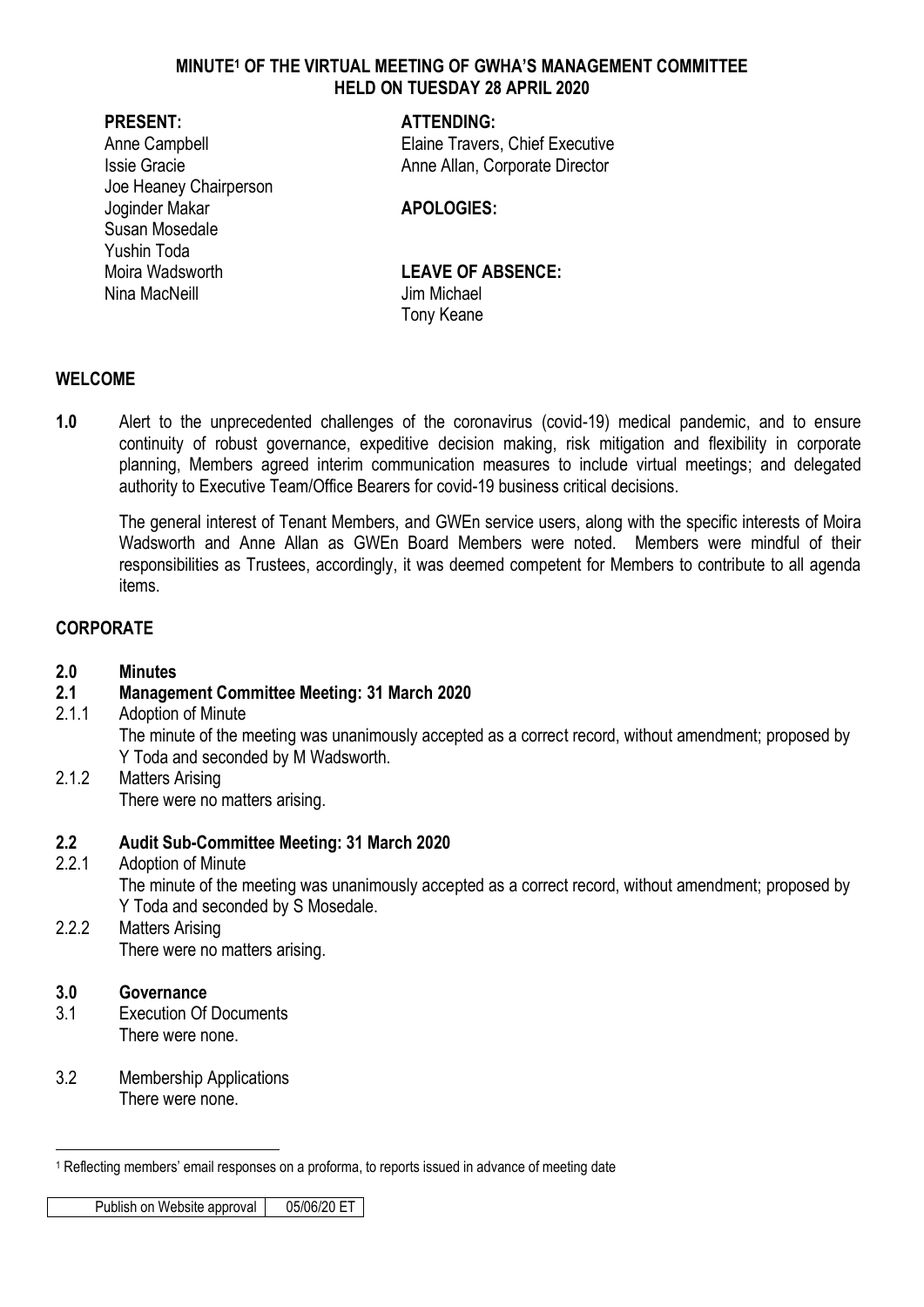3.3 Registers: Notifiable Events; Data Breach and P&Bs<sup>2</sup>

Report No. 2 was considered. Members confirmed appropriate SHR<sup>3</sup> update against NE 1003649 and acknowledged imminent NE reporting of 30 Gray Street lease. There were no data breaches or P&Bs to report.

# 3.4 Corporate Plan 2020/21

Report No. 3 was considered and the Corporate Plan 2020/21 approved. Members recognised that the strategic planning cycle was well advanced by the time the first cases of coronavirus Covid-19 were confirmed in the UK, and that whilst elements of the Plan had been revisited to reflect potential risks emerging from this global pandemic; with uncertainty surrounding the medium to longer term impact, the Plan would require close monitoring and review to ensure it remained proportionate and appropriate in GWHA's journey towards *shaping thriving communities*.

# 3.5 Rules Review

Members considered Report No. 4: the optional provisions permitted within the scope of the Charitable Model Rules 2020; and, mindful of GWHA's strategic principles and risk, unanimously agreed the following:

1. Accept Rule 37.1 (Direct Appointments), subject to legal advice regarding quotas/composition: and specifically ensuring preference and priority for Elected Members.

2. Reject Rules 37.2 (Staff Members as Executive Members) and 38.4 (Payment to Board Members). Members confirmed plans for an SGM immediately prior to the AGM to consider the Rule Change resolution.

# 3.6 Pre AGM formalities & MC Competencies

Report No. 5 was considered. Members confirmed the following arrangements for the scheduled AGM 24/06/20; with contingency plans agreed to reflect the current uncertainty over social distancing/events:

- 1. Members standing down / re-election: S Mosedale (casual vacancy)
- 2. MC Endorsement of Members with greater than 7 years' service, i.e. Y Toda and J Makar, at the MC Meeting 31/03/20;
- 3. Nominations may be received from GWHA Members up until 17/06/20; with nominations encouraged from underrepresented groups.
- 4. Event management format, venue and arrangements: including Table Managers/MC encouraging attendees to consider MC role.
- 5. Target issue dates, including invitation issue 21 days prior to event.
- 3.7 MC Appraisals Framework: Board Performance Survey Members considered Report No. 6, noting performance and trends; and indicating areas for improvement/action.
- 3.8 MC Membership Strategy No update to report.
- 3.9 Annual Assurance Statement: Learning/Actions Report No 7 was considered. Members noted positive SHR<sup>4</sup> feedback on GWHA's 2019 Annual Assurance Statement (AAS); and confirmed appropriate consideration of the SHR's summary review of the first Statements.
- 3.10 Data management strategy review Report No 8 was considered; with Members confirming appropriate risk, compliance and EQIA<sup>5</sup> review, and approving the Strategy, Initiatives and PIs.

<u>.</u>

<sup>5</sup> Equalities Impact Assessment

<sup>2</sup> Payments and Benefits

<sup>3</sup> Scottish Housing Regulator

<sup>4</sup> Scottish Housing Regulator